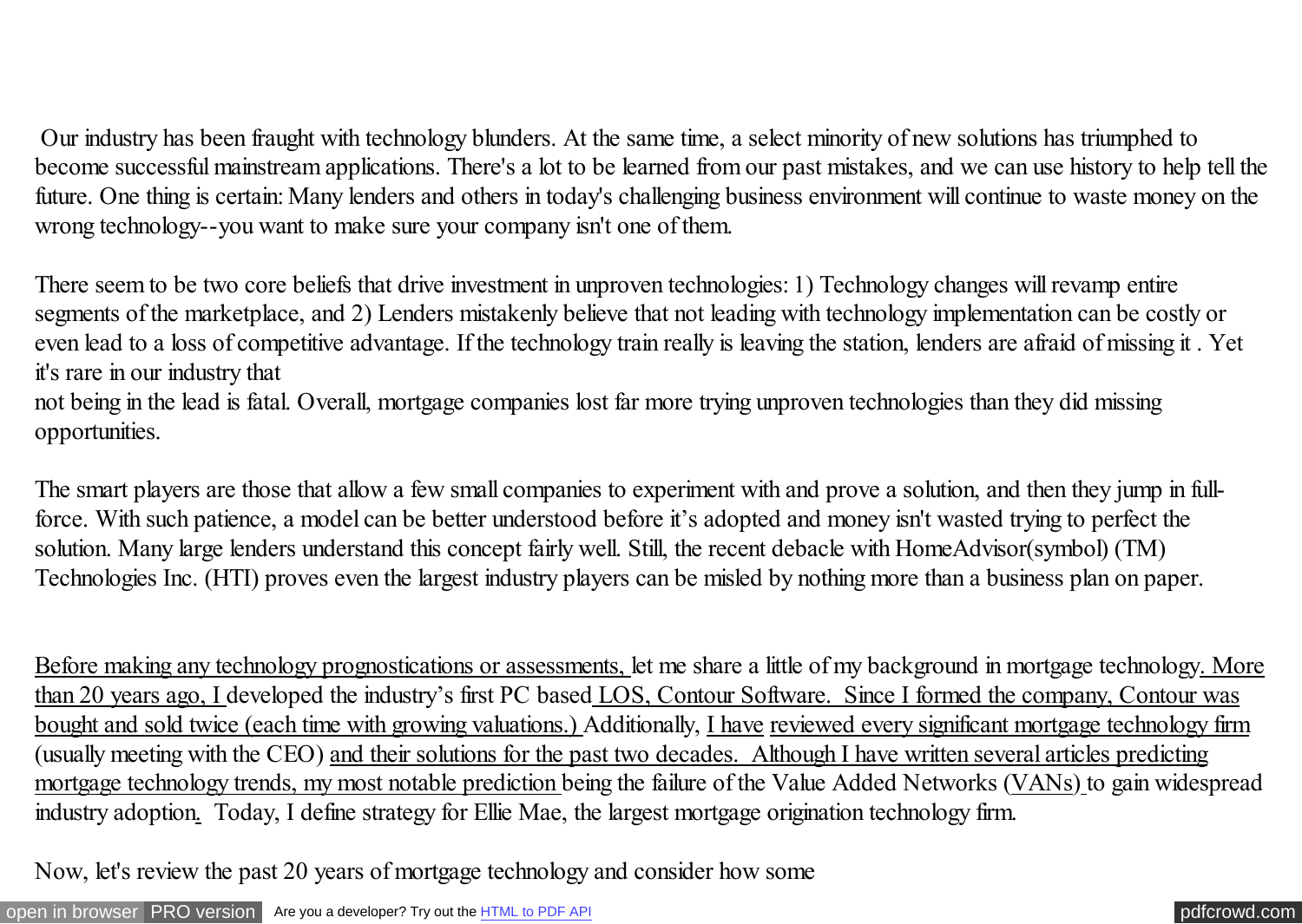perceived technology marvels ended in failure. This article looks at a number of past "fad" technologies that took the industry by storm and yet, ultimately, only appear to have caused significant losses. In this year alone, nearly a half-billion dollars is being wasted in just one technology category (ASP solutions for lenders). What about the latest offerings? Some show real promise and others predictably will flop. Finally, let's look

out on the horizon and see what technologies of tomorrow are the most likely to become mainstream applications.

#### Video conferencing

One of the classic mistakes we see underlying many past technology blunders is the idea that an aspect of the industry can be completely reshaped by a new technology. The worst mistakes are caused by technology solutions designed to replace what are at their core people solutions. For example, loan origination, at its core, is about personal relationships, and someone on a screen doesn't replace personal contact.

In the mid-1990s, the concept of video conferencing was embraced as an appealing application for loan origination. Articles were published predicting that origination channels would be redefined with the power of this technology. Video kiosks were showing up in shopping malls across America, in the local bank and in Realtor offices. At the time, many in our industry were convinced that video conferencing was good enough to replace the originator/borrower relationship.

At least a dozen startup companies produced and marketed these solutions to the mortgage industry. All told, I estimate that approximately one-half billion dollars was invested by video conferencing firms, Realtors, lenders and investors—in 1993, the largest firm alone had received more than \$100 million in funding This wasn't just

a fringe movement by a minority faction in the business, either. There was hardly a mortgage technologist or executive who wasn't on board with this compelling application. Yet, in the end, it was all a waste.

### E-lenders

Thinking the Internet could replace what a loan officer does is one of our most recent mistakes, in my view. Once again, like lemmings, we all followed one another down a path of perceived technology perfect solutions.

[open in browser](http://pdfcrowd.com/redirect/?url=http%3a%2f%2fscooley.com%2fmbapredc.htm&id=ma-140811215950-afeba5c4) [PRO version](http://pdfcrowd.com/customize/) Are you a developer? Try out th[e HTML to PDF API](http://pdfcrowd.com/html-to-pdf-api/?ref=pdf) performance of the Area and the Area posterior of the Area posterior of the Area posterior of the Area posterior of the Area posterior of the Are At the Mortgage Bankers Association of America's (MBA's) 1999 mortgage technology conference, I asked the audience to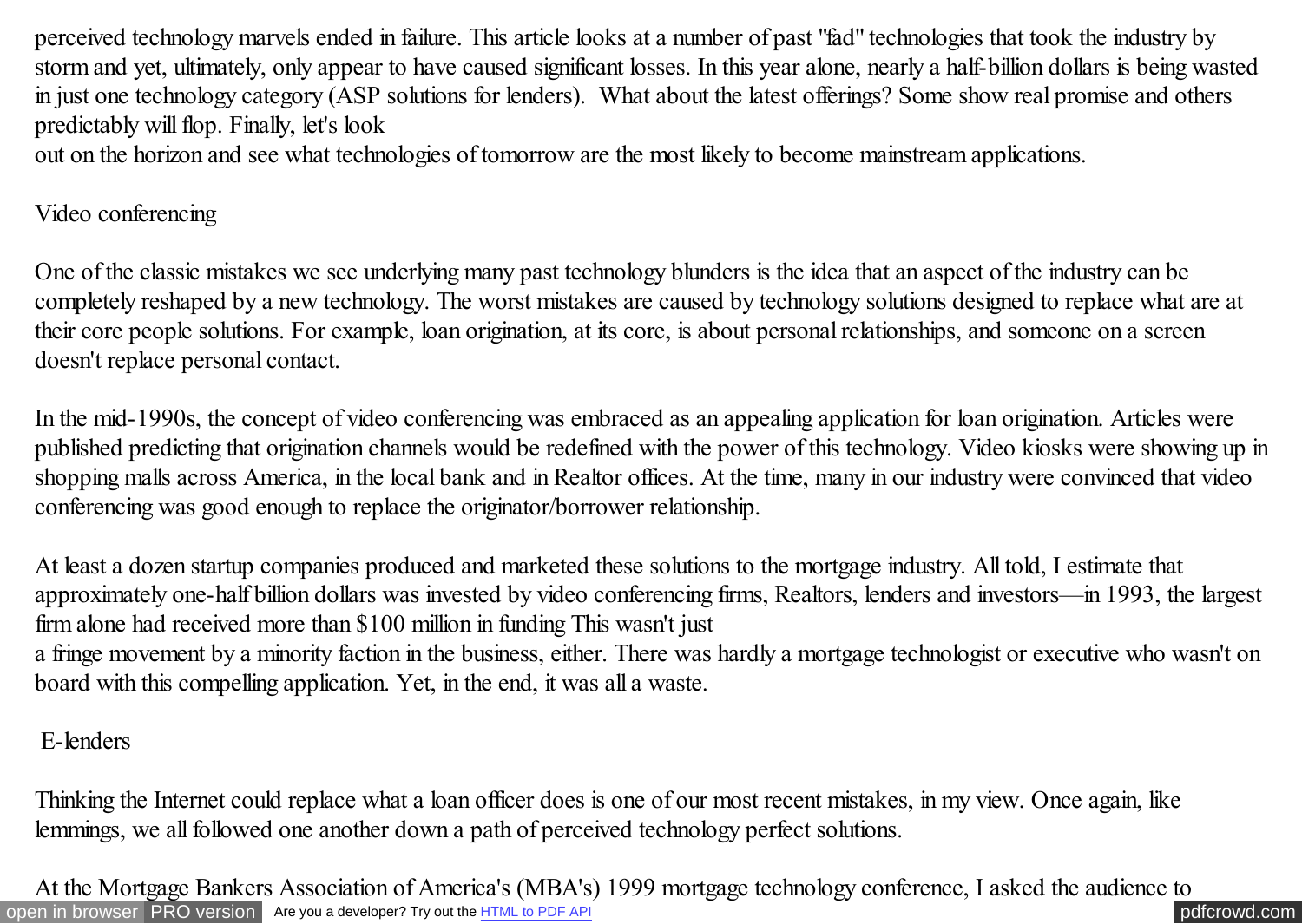estimate what percentage of loan originations it thought would come through e-lenders by 2003. By a rough count of the show of hands, approximately 10 percent thought the number would be less than 20 percent, around one-third thought it would be 40 percent and the remaining felt more than 60 percent of originations would come exclusively from a Web site.

At the Mortgage Bankers Association of America's (MBA's) 1999 mortgage technology conference, I asked the audience to

Once again, many were wrong. But why?

X.12

A March 1996 *Mortgage Banking* article written by Dan McLaughlin and Leilani Allen, PhD, entitled, "EDI" Setting the Record Straight" said, "The primary value of X.12 is that it provides a unique opportunity for all parties involved in a given transaction to together define requirements. . . . This means that new values can be easily added to suit the needs of one industry without having to define a completely new format. . . . It is also useful to remember that only the first conversion is difficult. Once people are familiar with the approach and technique, it is merely a repetitive task."

Even strong industry leadership organizations such as the Mortgage Bankers Association of America (MBA) are capable of misjudging the potential staying power of a given technology. In 1995, I warned the industry against the pitfalls of X.12 – I took a lot of heat for it, too! However, it seemed everyone believed the vision that X.12 standards would change the industry—making transactions more streamlined, saving hundreds of dollars per loan. From the largest lenders to the smallest technology startups, everyone was planning to adopt X.12. Unfortunately, when it came time for implementation, the reality was significantly different.

With X.12, the problems stemmed from a misunderstanding of the impact technology could have on our complex environment. The original design of X.12 was intended for facilitating transactions in industries (such as shipping and invoicing) not nearly as complex as those of the mortgage industry. Those in our industry involved in the decision-making process to adopt X.12 had little to no experience with actually creating electronic data interchange (EDI) solutions. In hindsight, it's hard to say how we could have avoided this. The positive impact of this failure is that it gave us the experience

needed for the Mortgage Industry Standards Maintenance Organization (MISMO) project. So the exercise has proved somewhat beneficial.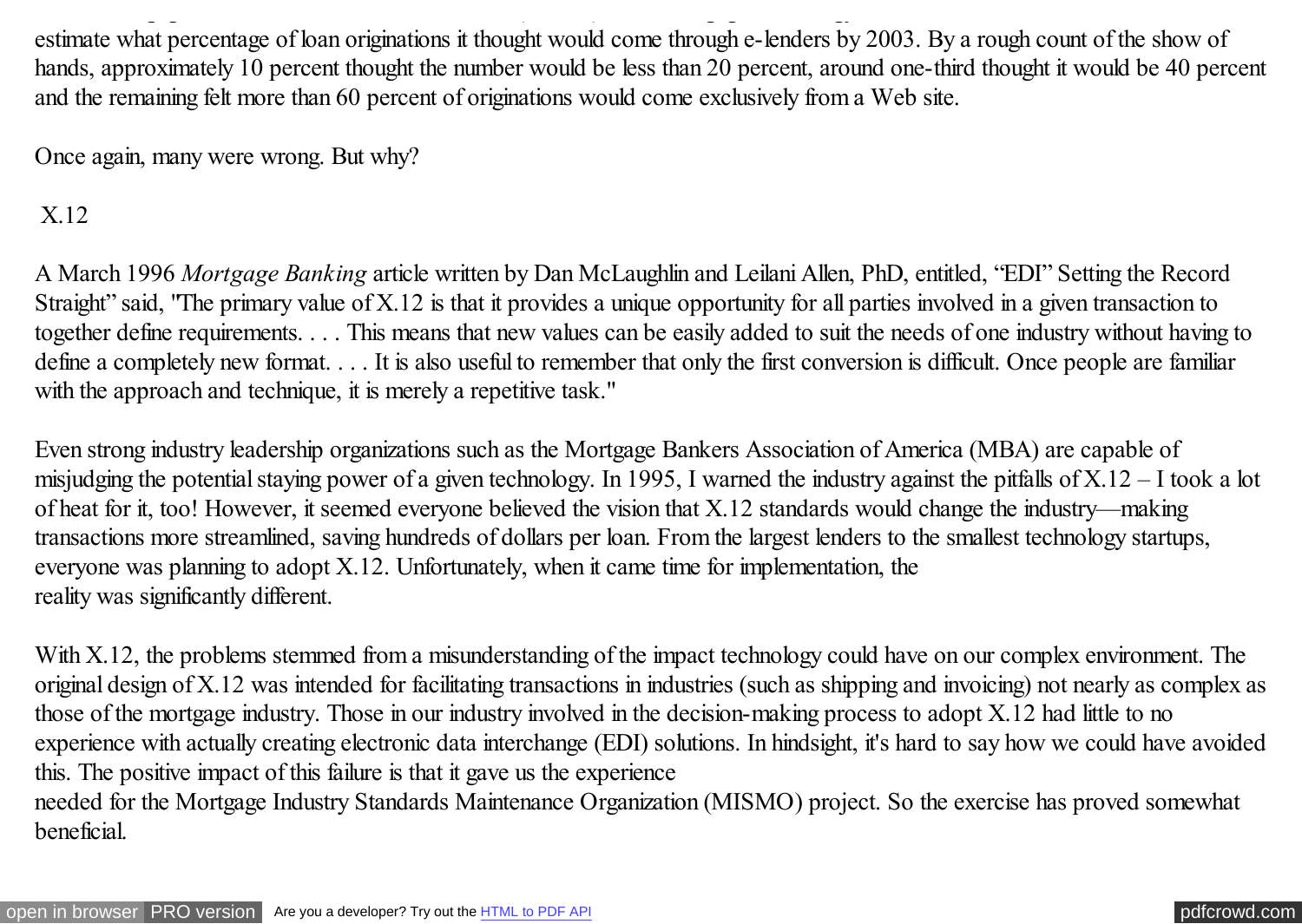### Origination systems reinvented

About once a decade we see new origination systems come to market from new vendors. These "revolutionary" loan origination systems (LOS) promise far greater efficiency from their new technology. This was first apparent when Windows(symbol) (R) was introduced, then imaging became available and finally the promise of the Internet arrived on the scene.

In each case, five to 10 new vendors would arrive with solutions based on these new platforms. Some lenders eventually purchased these systems, but within two to three years, the vendors' funding-well ran dry and the LOS were gone. This left lenders with systems that couldn't be properly supported and maintained, and eventually they were forced to purchase new systems.

The mistakes in this case were twofold. First, there was a belief that the new LOS were radically more efficient. Most often, these systems were less efficient as they didn't have the refinement that comes with years of actual use. The top 10 LOS today all took at least a decade to design, test, implement and continuously improve. New platforms rarely make a dramatic improvement in productivity.

Second, existing LOS vendors will migrate their applications to any proven platform. Thus, the predominant vendors today are the same ones that existed in the days of the DOS world. Further, these very companies will be the ones that migrate their applications to any future new platform that proves its market acceptance.

# Work flow

Returning to the 1990s, work flow was a big buzzword. Many lenders saw it as the solution to high labor costs. Today, in my view, workflow has proven of little value to the typical branch origination office In fact, many companies actually increased their costs of originating loans with workflow solutions. The cost of implementing and maintaining these systems outweighed the staff hours they saved, from what I have seen. There are a few success stories, but such cases involve certain types of origination environments, including call centers and other high-volume operations.

Once again, the problem arose with mortgage technologists and other decision makers becoming enthralled with a new technology without fully comprehending its impact and benefits. Because it is difficult to evaluate these solutions, many origination companies have been sold on theory alone.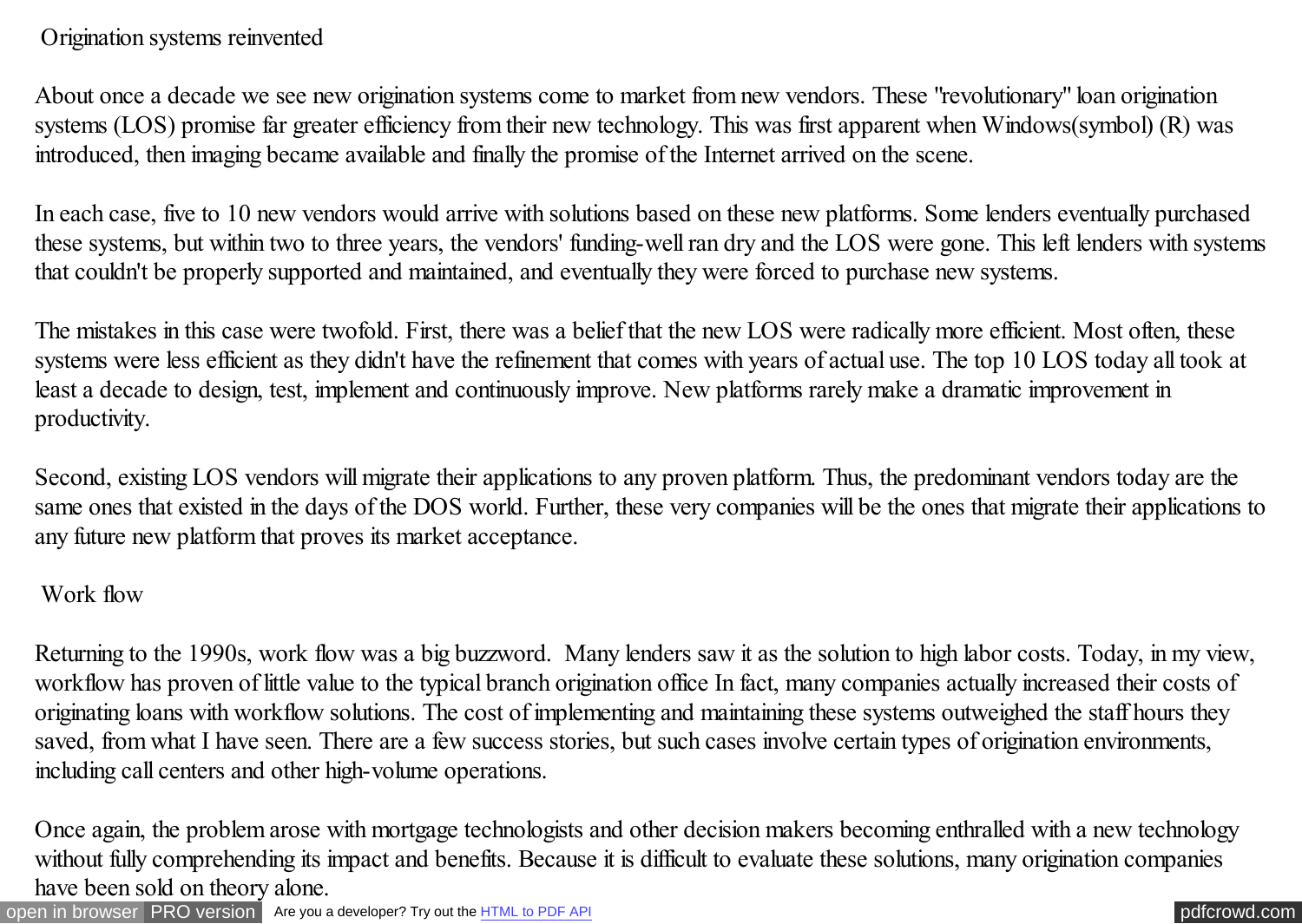#### Transaction systems

During the last two years, there have been more than a dozen companies attempting to build the industry's standard transaction system. The attempt is to create a system that would work with all parties involved in the mortgage transaction.

Again, the industry spent more than a half-billion dollars. Many companies like NetOriginate, Ocwen and nCommand have closed down. Others like OpenClose and ALLTEL's Interchange never saw the industry adoption among mortgage originators they had expected.

At one point, more than a dozen companies were vying for the market niche to drive transactions from originators and vendors. Now, following a shakeout, a few companies are in a position to profit from this market including Ellie Mae Inc., Pleasanton, California, and RealEC Technologies, Santa Ana, California. According to company officials at each respective organization, both companies are handling in excess of 100,000 transactions per month.

The reason the other companies failed is simple: They all built systems that stood apart from the LOS. Both Ellie Mae and RealEC understood from the beginning the need to integrate tightly with originators' mission-critical back-end systems (LOS). The others failed to see that transactions were currently being handled by the LOS (though in a more manual fashion), and thus, originators expected e-commerce transaction functionality to occur from within the LOS. When done from outside the LOS, data integration issues

were too significant and it was too cumbersome using two separate systems.

Given the overall downturn in the capital markets (stock markets and venture

capital), it's unlikely the mortgage industry will see so much funding wasted on technology in the future. Instead, the invested capital will require a far greater chance of success by seeking a proven model. Further, there will be much more reliance on experienced management teams with direct and proven experience in mortgage technology.

Most of the firms that failed were led by managers without long-term experience in mortgage technology. Our industry is very complex, and it takes years to understand both technology and the mortgage industry—and years more to understand how they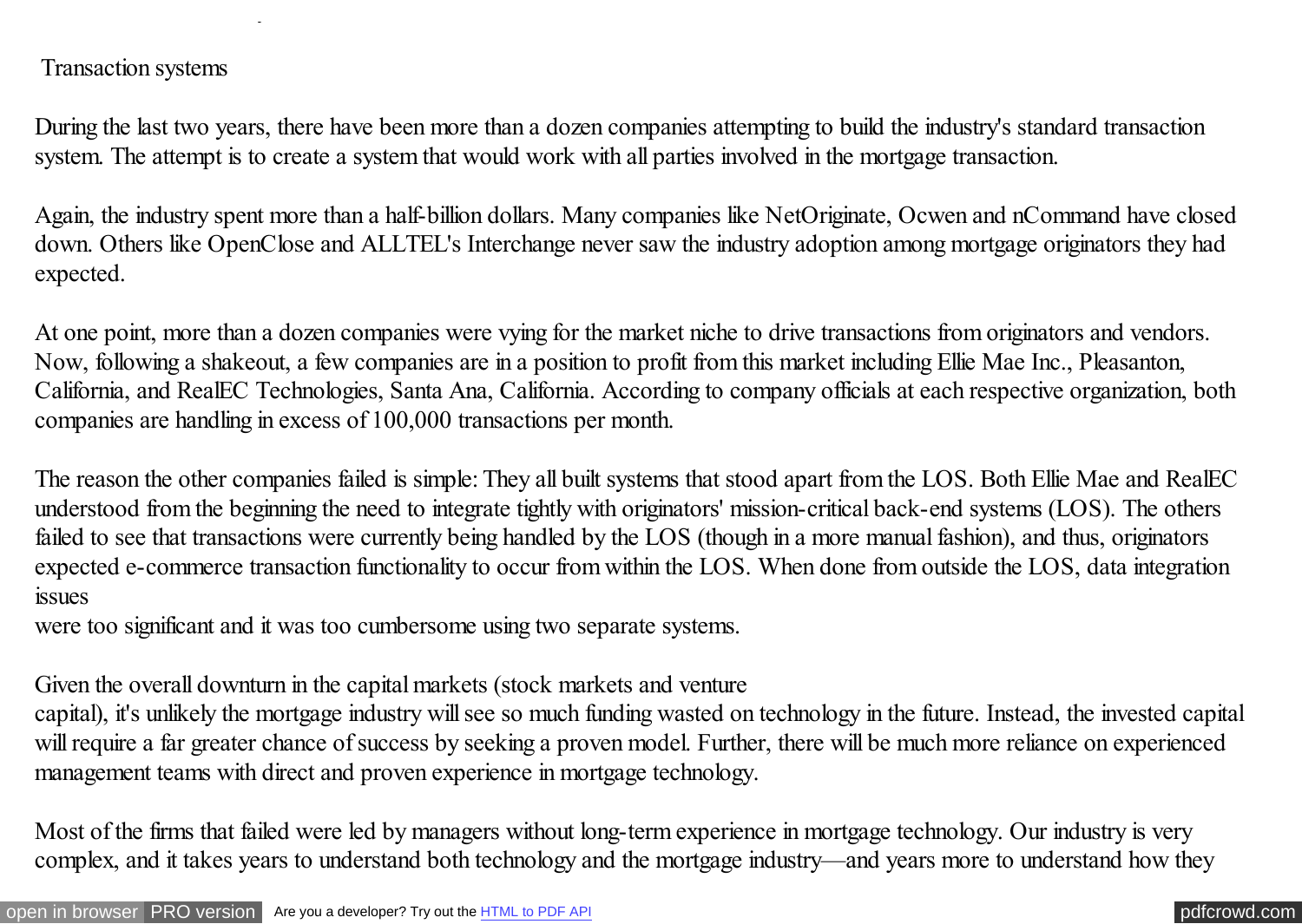should work together. The mortgage technology firms thriving today have management with at least 10 years of direct experience.

In the current marketplace, there are several ideas in which companies are investing and yet it is my prediction that many of these will fail or have very limited success. At the same time, I foresee some of the new solutions succeeding. Here's a look, from my perspective, at each type of solution along with my general rating (from hot to cold) as to their viability from today's market perspective.

#### *Transactions systems: Hot*

While we have just finished noting that the last few years brought over-investing in transaction systems, still we believe transaction systems are clearly the future of our industry. Ordering credit reports electronically has been popular for many years. Still, other transactions like appraisal, flood and title orders have yet to gain widespread use. In

the months to come, the industry will experience a significant increase in ordering all types of services electronically--in fact, it's already happening.

Electronic orders will become a de facto standard for all transactions in our industry. All LOS vendors are and will continue to be the driving force for the development and implementation of these new electronic transaction solutions.

#### *Application service providers for LOS: Cool*

Loan origination systems that are ASP-based (application service provider) will find a cool reception among mortgage origination companies. Perhaps their biggest weakness is they'll never work well on a portable laptop (at least not until we have high-speed, wireless Internet access). Further, when all aspects of an ASP loan origination system are considered, it will be more expensive and less productive.

On the surface, the ASP model looks very intriguing. But look under the hood, and you'll see a long list of problems. At this point, an ASP solution is only viable for a small minority in the industry, in my view. Also, I believe it will be the entrenched LOS vendors that will supply these systems once they are proven attractive.

It should be noted that many other ASP solutions have the potential to become hot, including e-commerce solutions for wholesalerto-broker communications, management-reporting solutions, providing loan status to third parties and others.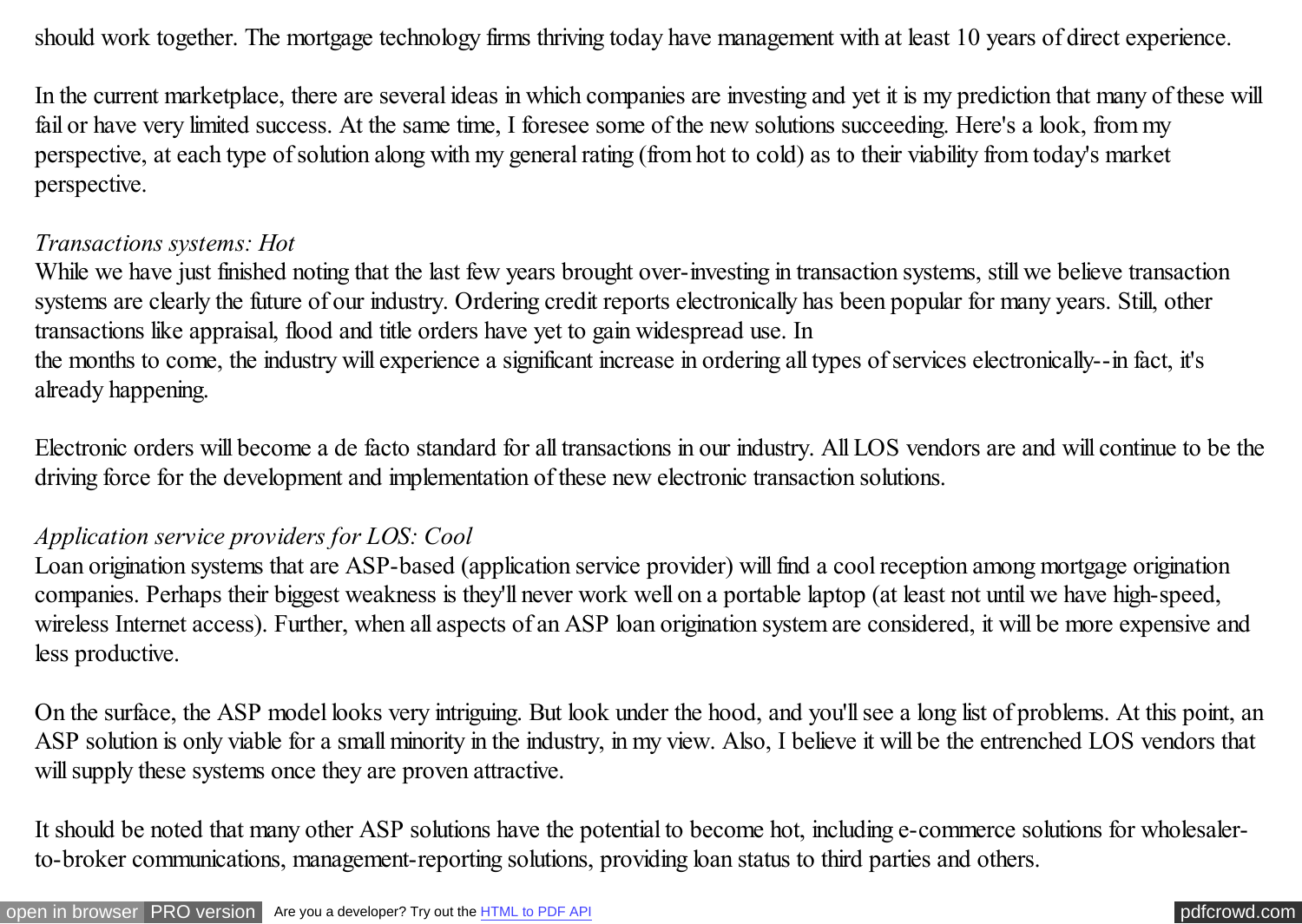The primary issue with ASP-based systems is that working in a browser environment is generally less productive than working in a similar Windows application. A good example is how e-mail, the ultimate Internet application, is primarily handled via a Windows application such as Microsoft Outlook™ or Eudora™ rather than a browser-based solution such as Microsoft's Hotmail™ or AOL™. This is certainly the case for large-volume users that rely on constant e-mail usage.

Note that high-production environments with mission-critical applications, such as an LOS, are more likely to be desktop-based solutions. Other problems associated with browser-based solutions include data-entry inefficiencies, slow printing and problems with imaging. The future is actually strong for an ASP LOS, but an ASP LOS is much farther away than anyone expects.

### *Digital signatures: Cold*

Homebuyers want their hands held as they pour through the 100-plus pages of a

closing package. A digital signature and an electronic signing room is a far cry from a loan officer handing you the keys to your new home at the closing table. There are also many technical issues to overcome, which are roadblocks to consumer and industry acceptance.

With that said, there are some uses for digital signatures. For home-equity loans and upfront disclosure packages, the concept is terrific. Even refis could be handled this way. However, there's one major problem: Borrowers will have to obtain a digital certificate, which still requires a notary signature and completing a somewhat arduous process. Consumer acceptance of digital signatures is years down the road. Nevertheless, lenders will be investing money preparing for its eventual arrival.

#### *Rate distribution systems: Cold*

Since the early 1980s, the mortgage industry has seen several technology providers attempt to create a wholesaler-to-mortgage broker solution. Such a solution would distribute rate and product information from wholesalers to mortgage brokers. On the surface, this appears to be a perfect new business for budding entrepreneurs.

Dig deeper and you'll find that in the last 20 years more than 25 companies have attempted to build this solution--and all but two have gone out of business. Further, the founders and investors sunk more than \$100 million combined into this business model. I'm unaware of a single company that ever earned a profit trying to distribute rates and mortgage product information. And yet more are in the works today.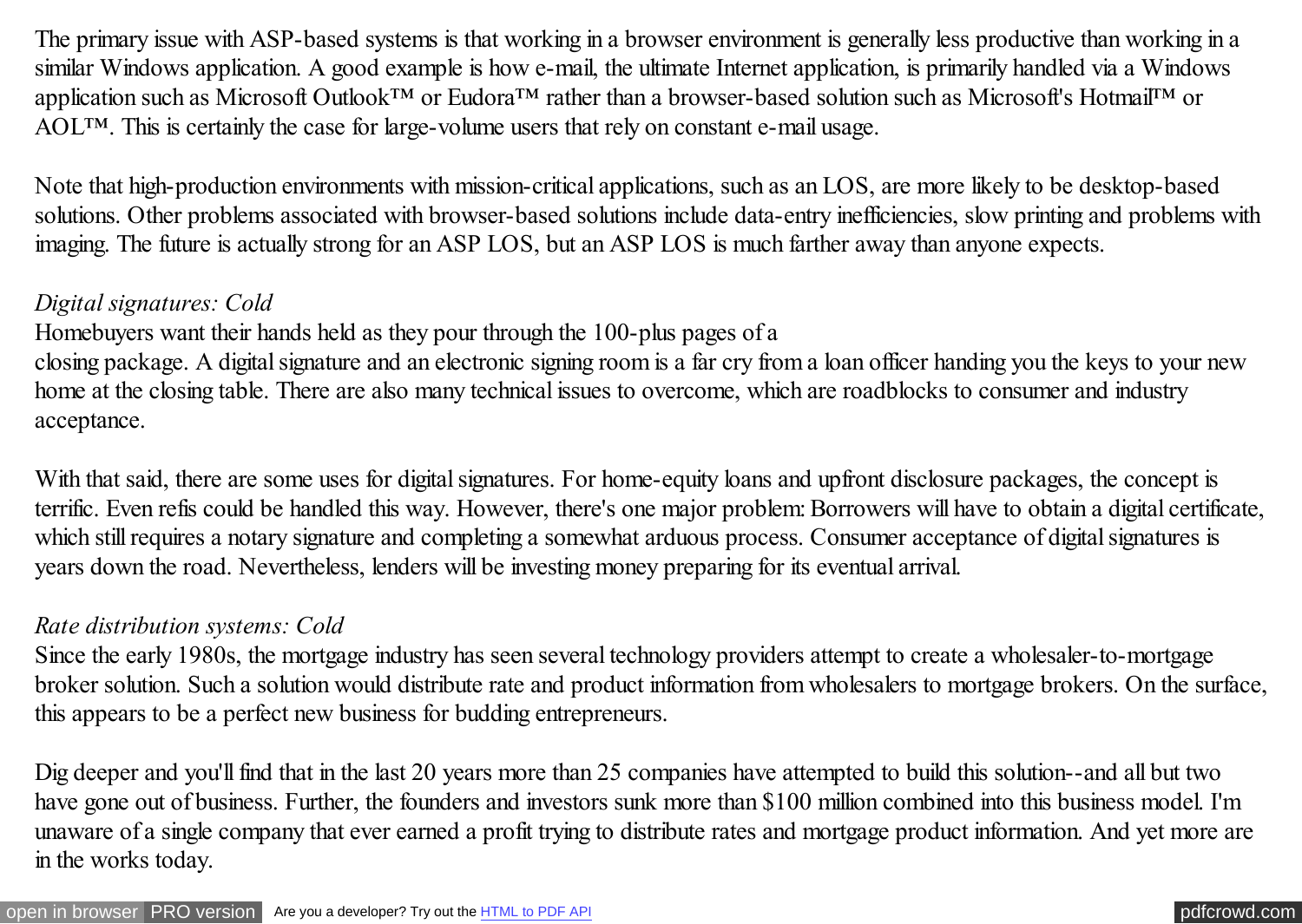While rate distribution systems have failed, there is an alternative likely to take hold. Prequalified rate sheets (PRS) are a newer solution that will likely be a winner and replace the need to distribute rate sheets. With PRS, a broker sends data about the borrower to a wholesaler and the wholesaler's e-commerce solution returns a PRS. It is in essence a price sheet for a particular borrower and will likely include risk-based pricing.

Pasadena, California-based IndyMac Bank's eMITS(symbol) (R) system is a good example, and has certainly proven this business model. Soon, these systems will all be accessed from the LOS so that a mortgage broker can obtain a PRS from virtually any lender with the click of a mouse. The borrower data will flow from the LOS to the lender's Internet servers, where the data will be crunched and a PRS will be returned. The one surprise here is how slow the wholesalers have been to adopt this model, given its powerful potential to shift market share significantly (witness the climb of IndyMac's market share since eMITS was introduced).

### *XML: Warm*

The industry would surely love a standard, and nothing has come closer to it than extensible markup language (XML) and the MBA's MISMO group (MISMO defines the data within the XML format). Scores of talented industry leaders have put their heart into creating these standards, and some technology companies in the industry have begun using them. Still, the standards don't yet work for all transactions or in all circumstances for a wide variety of reasons. Thus, XML's successes will continue to be a bit of hit-andmiss.

The industry is beginning to see some significant usage (unlike X.12, which never saw much). To the mortgage originator, XML really isn't that important because it operates behind the scenes. For originators, the only issue is if the data can move from company to company without fail. For this reason and others, alternative data formats will continue to see widespread usage—such as Fannie Mae's Desktop Underwriter(symbol) (R) (DU) file format. Also, existing vendors are creating comprehensive loan file formats with XML, and use data tags created by the MISMO group. Thus, some companies will use aspects of the MISMO work even if the predefined MISMO transaction sets may not be a perfect fit.

### *E-lenders: Cool*

[open in browser](http://pdfcrowd.com/redirect/?url=http%3a%2f%2fscooley.com%2fmbapredc.htm&id=ma-140811215950-afeba5c4) [PRO version](http://pdfcrowd.com/customize/) Are you a developer? Try out th[e HTML to PDF API](http://pdfcrowd.com/html-to-pdf-api/?ref=pdf) compared and the ATML to PDF API [pdfcrowd.com](http://pdfcrowd.com) Today it's no secret that the dot-com e-lenders didn't take over our world. The wasted capital was considerable--likely more than \$1 billion. In my view, pure online lenders will continue to have limited success. Mortgage originators will instead use the Internet to support their existing operations. Sure, some aspects will become streamlined and Web sites will improve, but the demise of the loan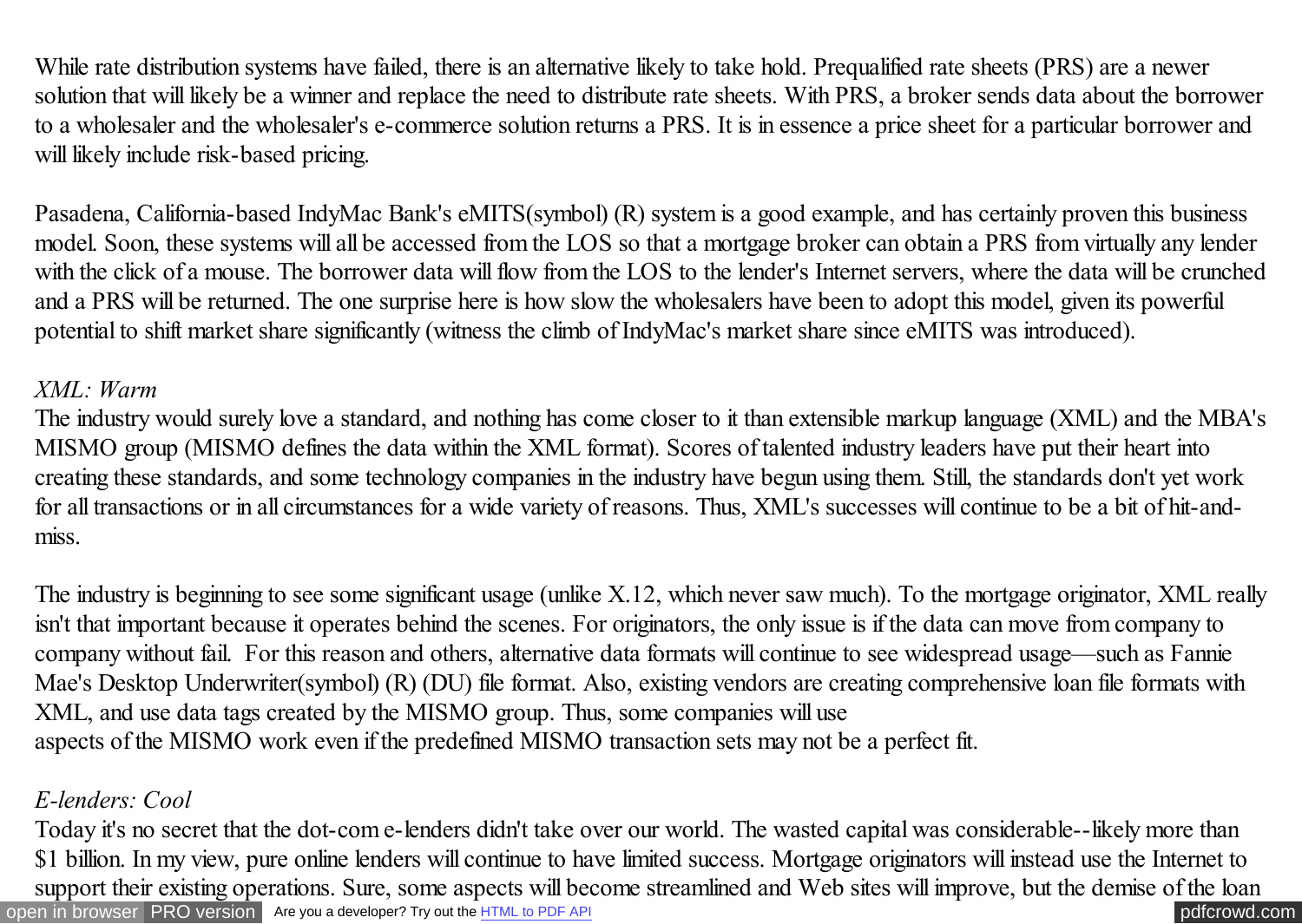### support their existing operations. Sure, some aspects will become streamlined and Web sites will improve, but the demise of the loan originator is at least a decade away (if it's coming at all).

There are a couple of areas realizing true success. Home-equity loans and Second mortgages are prime candidates for pure Internet origination systems. Refinancing will also be a hot application for e-lending. In the next refi boom, the mortgage industry will see a much larger share of Web-based refi originations. Loan originators don't add much

value in the refinance transactions, and this business will most likely belong to the large servicers. Today's large lenders with their huge servicing portfolios will eventually figure out how to refinance their own customers without paying for the added costs of loan origination channels.

#### *Web site builders: Warm*

Most Internet service providers (ISPs) are getting hit hard in the public markets, with their stock prices 80 percent to 95 percent off their highs. Still, those companies that host Web sites will always be around, even if consolidation dramatically reduces the number of ISPs out there.

In our industry we've had experiences with hundreds of ISPs that could build a Web site for a mortgage company. Their ranks have been reduced dramatically (in the last 12 months I'd guess this number has been cut in half), and most mortgage companies now realize they need to work with an ISP that understands the mortgage industry--knowledge that comes from ISPs that serve the mortgage industry exclusively.

There are dozens of this type of vendor, but their ranks have also been shrinking. In 2002, it should be clear who the remaining winners are in the ISP battle for market share. Eventually, there will only be a few. To determine which Web developers will survive, simply look for the market leaders that have the greatest number of customers. They are the ones to offer more "bang for buck." This area will always be around--it's simply maturing.

### *Internet portals for mortgage professionals: Hot*

This is a new aspect of our market and it's just getting started but appears to be coming on fast. Think of MyYahoo! for the mortgage industry and you'll get the picture. Each worker will have his or her own Web page that contains all the information and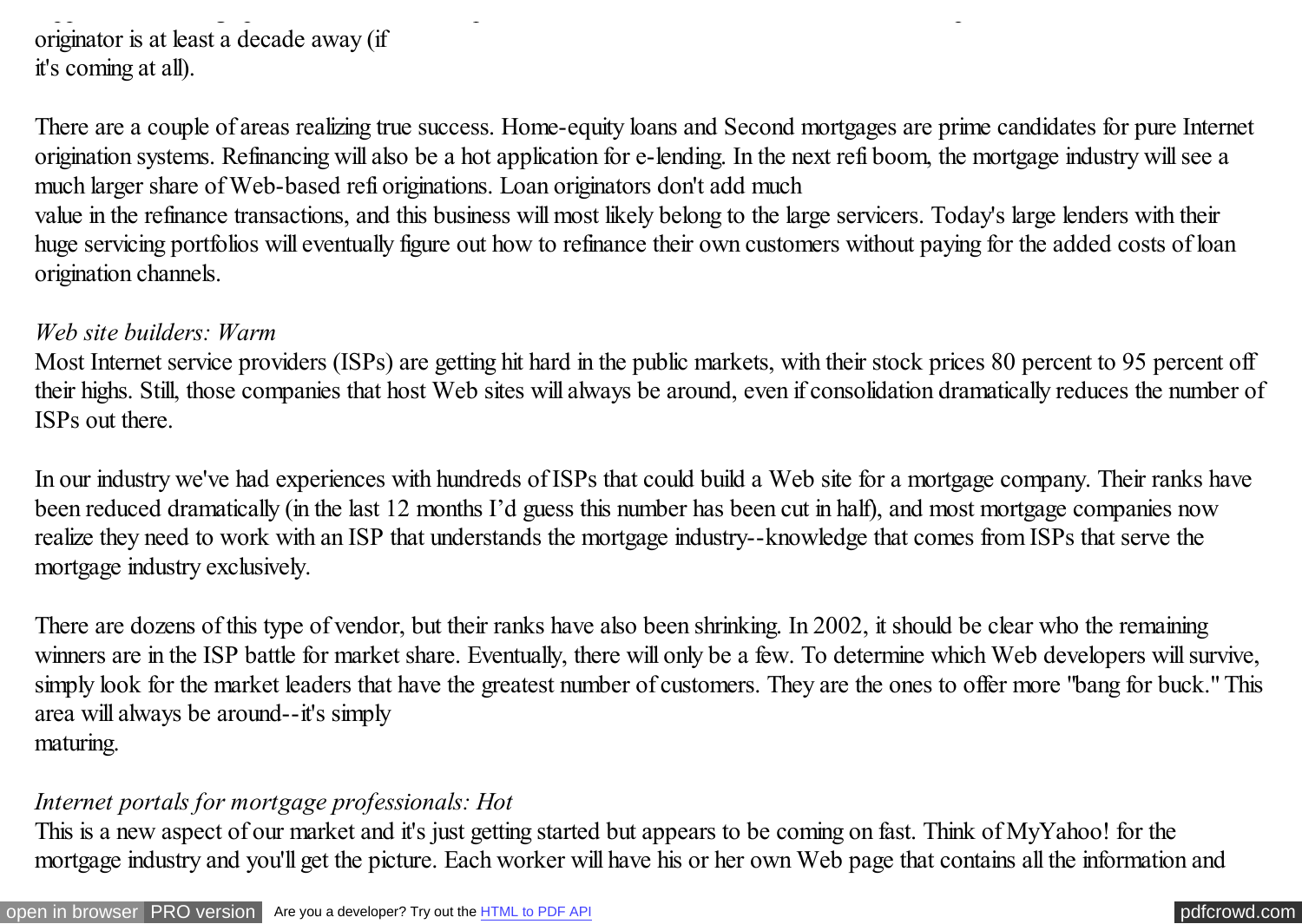tools needed to do his or her job each day--sort of a virtual office.

These portals are designed to handle all the transactions that each worker needs. For example, loan officers can find the loan products they need for a borrower, such as a PRS. Loan processors can use the site to order credit, title and appraisals, with a click or two, from their favorite vendor. Such sites will also contain an abundance of general information like bond market information and news sources.

Mortgage Internet portals that are integrated with the LOS provide the most promise as data moves seamlessly between the LOS' database and the vendors' back-end systems. The new technology terminology for this is "supply chain management"--when backend systems of both the supplier and consumer (i.e., origination company) become tied together.

Portals allow both the mortgage company and the vendor to know each step the other is making on any given loan. A major problem for originators is that when a borrower calls asking for a general status report on their loan, the originator might have to make several calls or check several Web sites. Instead, an originator should be able to pull up the loan file in the portal-connected LOS and instantly know the status of the loan from the view

of the loan processor, appraiser, underwriter, closing agent and so forth. Additionally, when a mortgage broker locks a loan with a wholesaler, both the wholesaler and the mortgage broker should know if at any time the interest rate or lock expiration date differs between the wholesaler's systems and the mortgage broker's LOS. This requires real-time data movement, something a portal can effectively handle.

# *PDAs: Cold*

Every few years, we get a new wave of ultra-small computing devices. The latest is the personal digital assistant (PDA), from companies like Palm and Handspring. While these devices are far better than anything that preceded them, they still aren't up to performing the tasks a typical mortgage originator needs.

For example, a new loan file can require hundreds of data elements to be entered. On a PDA, entering this amount of information is tedious and time-consuming. It could be so unproductive, in fact, that most consumers sitting with a loan officer would begin to question the professionalism of the mortgage company.

[open in browser](http://pdfcrowd.com/redirect/?url=http%3a%2f%2fscooley.com%2fmbapredc.htm&id=ma-140811215950-afeba5c4) [PRO version](http://pdfcrowd.com/customize/) Are you a developer? Try out th[e HTML to PDF API](http://pdfcrowd.com/html-to-pdf-api/?ref=pdf) performance of the Area and the Area posterior of the Area posterior of the Area posterior of the Area posterior of the Area posterior of the Are Many other issues exist as well. Loan officers need to show charts, loan amortization schedules and loan product comparisons side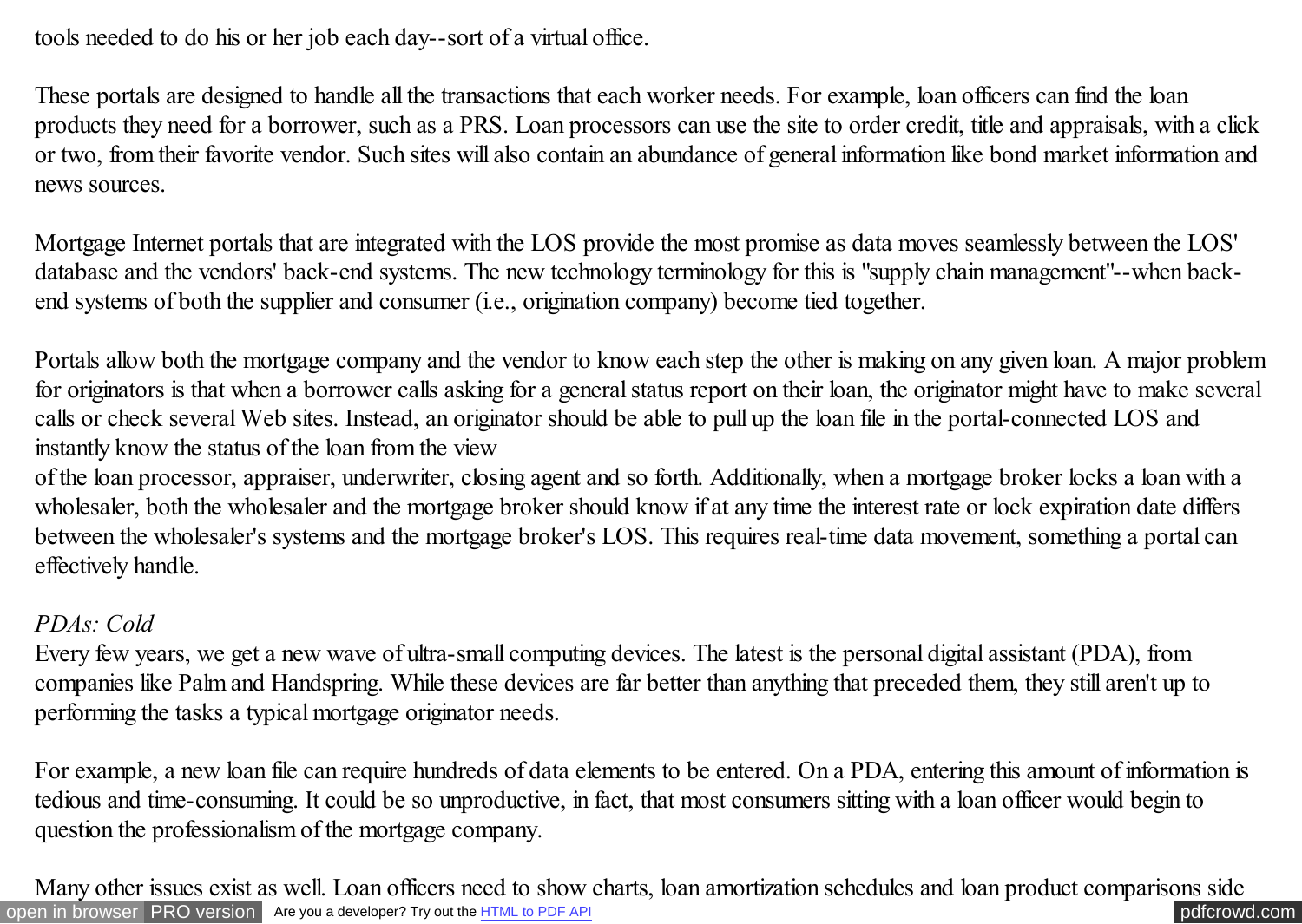by side. These are the tools of the profession, and a PDA could never do justice considering today's laptops. A PDA might be fine for a loan officer to keep track of appointments and phone numbers, but every loan officer should be well equipped with a laptop capable of handling every request a prospective borrower might make. If a loan officer must always carry a laptop, then a PDA loses much of its value. Keep PDAs as personal organizers, but don't expect any real productivity gains from them for loan officers.

Many other issues exist as well. Loan officers need to show charts, loan amortization schedules and loan product comparisons side

### *Broadband access: Hot*

In 2002, we'll see the majority of the mortgage industry adopt broadband access to the Internet. This could be ISDN, Digital Subscriber Line (DSL), cable modems, T1 or even

some of the brand-new, high-speed wireless solutions via satellite. As we all become far more reliant on the Internet for day-to-day business, we need to ensure that the employees of the company are operating at peak performance.

Lenders just can't expect their loan processors to use a portal proficiently when communicating at 56kbps (kilobits per second) or less. If lenders aren't using high-speed access today, they should be soon. Internet access has now become so much of a requirement for our industry that even small mortgage brokers need broadband access so as not to lose money on staff inefficiency.

# *LOS: Hot*

Some in the industry have wondered if eventually the LOS might be replaced by solutions like automated underwriting systems (AUS) that become much more comprehensive. There has been some hypothesizing about this but it's not going to happen.

Instead, in my view, the LOS will continue to grow in importance as the industry becomes more interconnected. The LOS contains the master database from which all other parties in the industry must communicate. E-commerce will continue to become a core function for the LOS.

LOS also involve much more than just printing loan applications and related documentation. They are the central database for everything a mortgage origination company does. Their uses include tracking all customer correspondence, providing management reporting, tracking all documentation, performing all compliance work, tracking customers' escrowed fees, managing the staff and a variety of other

services. The LOS will continue to be the dominant application used in the origination industry for the foreseeable future.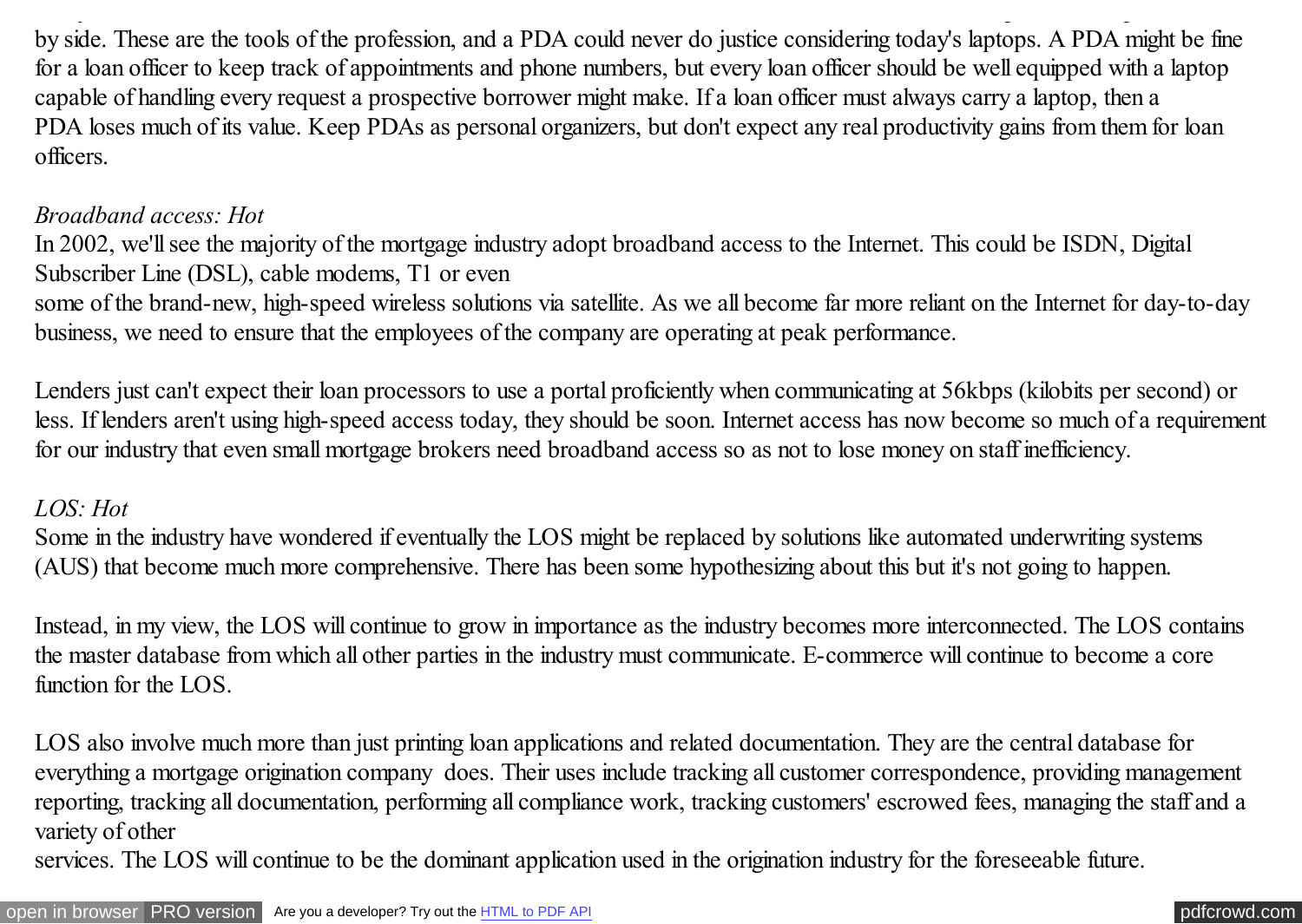#### *Electronic delivery of documents: Warm*

While it will take a long time before signatures will be digital, everything else will be. Sending documents via the Internet is a great way to make our industry more efficient. Already, many lenders are doing this on a regular basis, and you can expect it to go mainstream in 2002.

There's not much to dislike other than the fact that some of these files can really clog up an e-mail server or Internet connection. Electronic documents (especially when using a PDF format) can get really large. Also, this is only a one-way transaction, since the signed documents still must be physically delivered.

### *ASP solutions for wholesalers/lenders: Hot*

If there is one mistake many wholesalers have made in the last couple of years, it's dragging their heels when it comes to building fully enabled Web sites for mortgage brokers. Ironically, this has occurred even after it has become obvious that successful implementation has had major advantages for origination firms such as Calabasas, California-based Countrywide Home Loans Inc. and IndyMac.

While these two companies are leading the industry, even they can make further improvements.

Today there are several companies offering ASP solutions to allow other wholesalers to keep up with what Countrywide, IndyMac and a few others have done on their own. It makes sense for a wholesaler to rely on these ASP solutions. These turnkey solutions can offer rate-lock systems, PRS features, loan submission, risk-based pricing and the like They will continue to thrive as wholesalers seem to need outside vendors to remain competitive on the technology front. Perhaps it's their sheer size, but many wholesalers seem incapable of building world-class ecommerce engines.

#### **Conclusion**

One theme of this article is the cost of failed technology to our industry and its investors. Looking to the past, we can better predict the future. Examining each of the past's failures, we can make smarter decisions for today and tomorrow and avoid repeated losses.